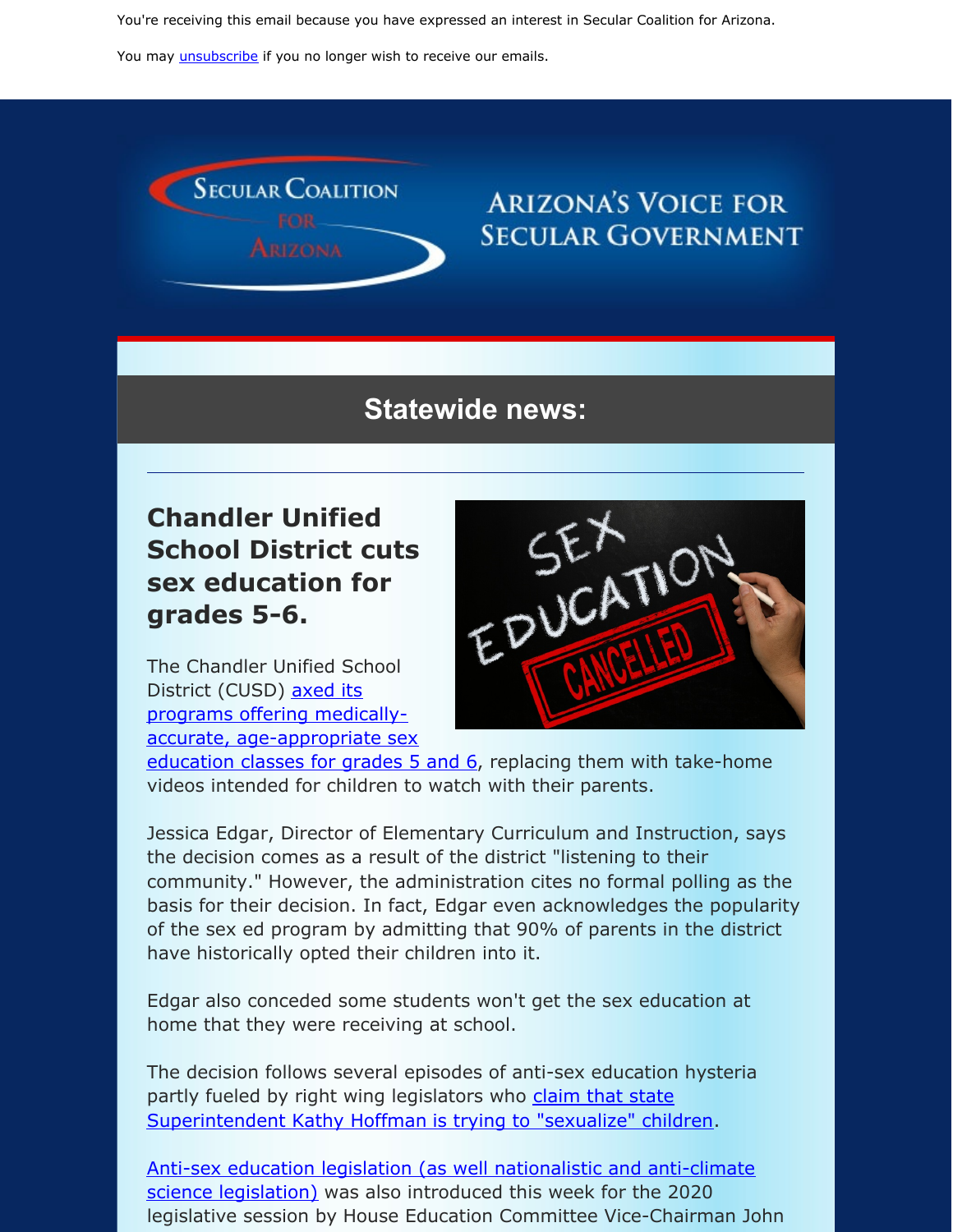Fillmore (R-Apache Junction).

We will keep you posted if action should be become necessary on any of these issues.





## **Our biggest day of [organizing](https://secularaz.org/vocabulary_3/events/) is happening in two weeks.**

Supporters from around Arizona are coming to our annual **Secular Summit** to learn, network, organize, and more. Will you be one of them?

**State Senator Juan Mendez (D-Tempe) (above) has just been announced as a special guest speaker.** Senator Mendez is one of the secular community's staunchest supporters in the Legislature and has been instrumental in some of our most significant legislative efforts in recent years. He'll be sure to give us several important political insights at the Summit as we look ahead to 2020.

This is a members-only event; tickets are just \$15, or you can support Secular AZ by being a host, super host, or an event sponsor.

(Not a member yet? It just takes a minute to **[become](https://secularaz.org/product-category/donate-membership/) one!)** 

Please join us on Saturday, December 7th at the Humanist Center of